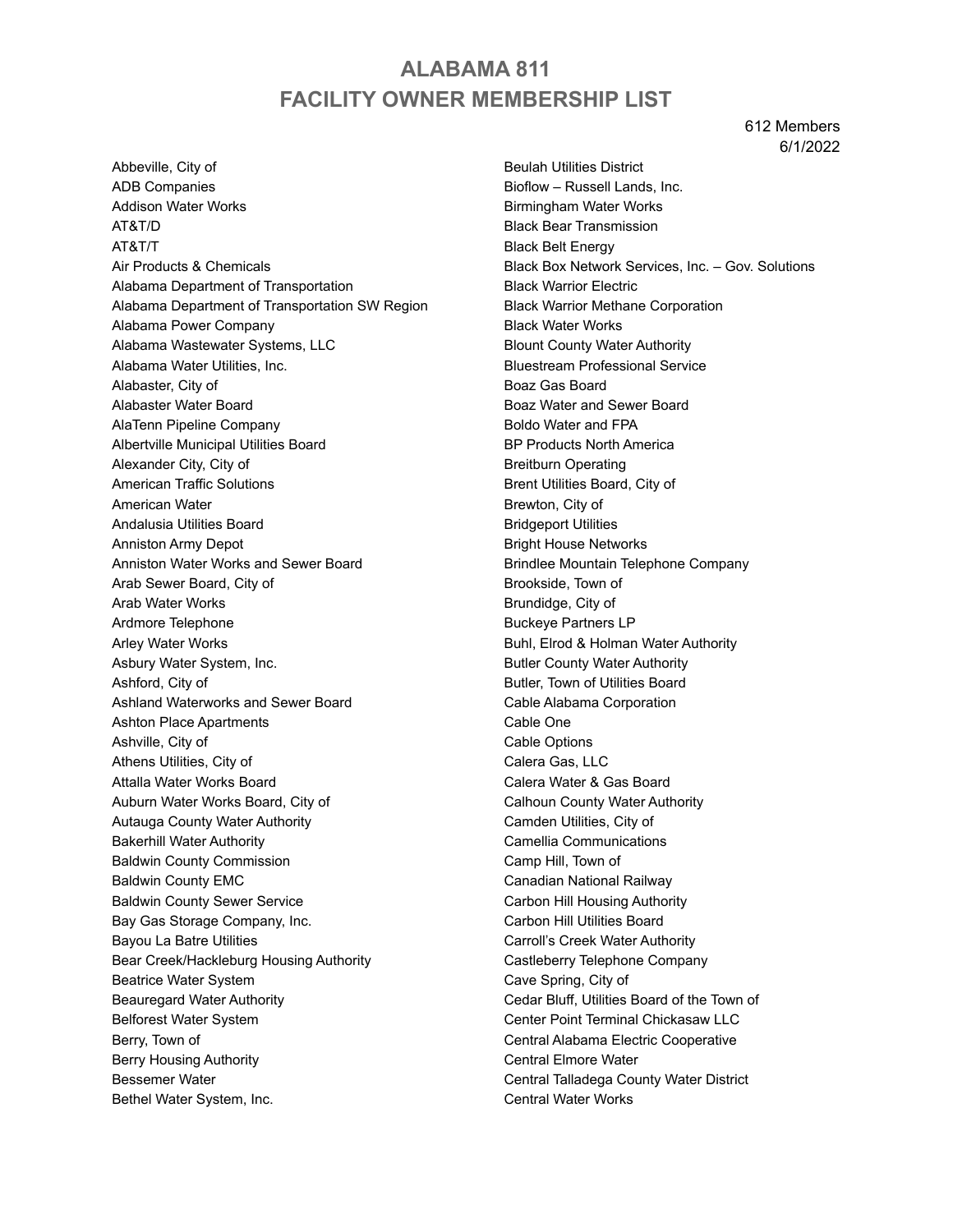Centre Water Works and Sewer Board Centreville Water **CenturyLink** CenturyTel of Alabama Charter Communications of Alabama Charter Communications – Lanett Chatom Utilities Cherokee Electric Cooperative Cherokee Water and Gas Department Cherokee County Water & Sewer Childersburg Water, Sewer & Gas Board Children's of Alabama Chilton Water Authority CITGO Petroleum Corporation Citizens Water Service Clanton Water Works and Sewer Board Clarke-Mobile Counties Gas District Clay County Water Authority Cleburne County Water Authority Cleveland Utilities, Town of Coaling Water Authority, Inc. Coffee County Water Authority Coffeeville Utilities Coker Water Authority, Inc. Colbert County Rural Water System Collinsville Water & Sewer Board Colonial Pipeline Columbia Square Apartments Columbiana, City of Columbiana Water Board Comcast Cable Communications (Dothan) Comcast Cablevision of Gadsden Comcast Cablevision (Huntsville) Comcast Cablevision (Mobile) Comcast Cablevision of the Shoals Comcast Cablevision (Tuscaloosa) Cooperative District for Northeast Alabama Gas Coosa Bend Apartments Coosa Valley Electric Cooperative Coosa Valley Water Supply Cordova Water and Gas Cottonwood, Town of Covington County Water Authority Covington Electric Cooperative, Inc. Cowarts, Town of Crossville Water Board Crown Castle Cullman County Water Department Cullman Electric Cooperative Cullman-Jefferson Counties Gas District

Cullman Power Board Cullman Water Department, City of Cullman Water Treatment Plant Cumberland Mountain Water Dadeville Housing Authority Dadeville Water Supply & Gas Board Dale County Water Authority Daleville Water and Sewer Board Daphne Utilities Board, City of DCP Midstream, LLC Decatur Housing Authority Decatur Utilities DeKalb-Cherokee Counties Gas District Demopolis CATV Company Demopolis Water Works and Sewer Board Diverse Power Dixie Electric Cooperative Dixie Pipeline Company Dora Utilities Dothan Utilities Double Springs Water & Sewer Board Douglas Pipeline Douglas Water Authority DukeNet Communications, LLC East Alabama Water District East Brewton Water Works & Sewer Board East Central Baldwin Water Authority East Central Gas District East Cullman Water System East Lauderdale Co Water & Fire Protection Authority East Lowndes Water Association Elmore Water and Sewer Authority Elmore, Town of Englewood Hulls Water System Energy Transfer Partners Enterprise Products Tri-State Enterprise Public Works, City of Enterprise Water Works Board Enviro-Systems, LLC Escambia Operating Company, LLC Eufaula Water Works & Sewer Board Eutaw, City of Eva Sewer Dept, Town of Evergreen, City of Excel Water Fairhope Utilities Falkville, Town of Farmers Telephone Co-Op, Inc. Fayette Gas Board Fayette Water Works Board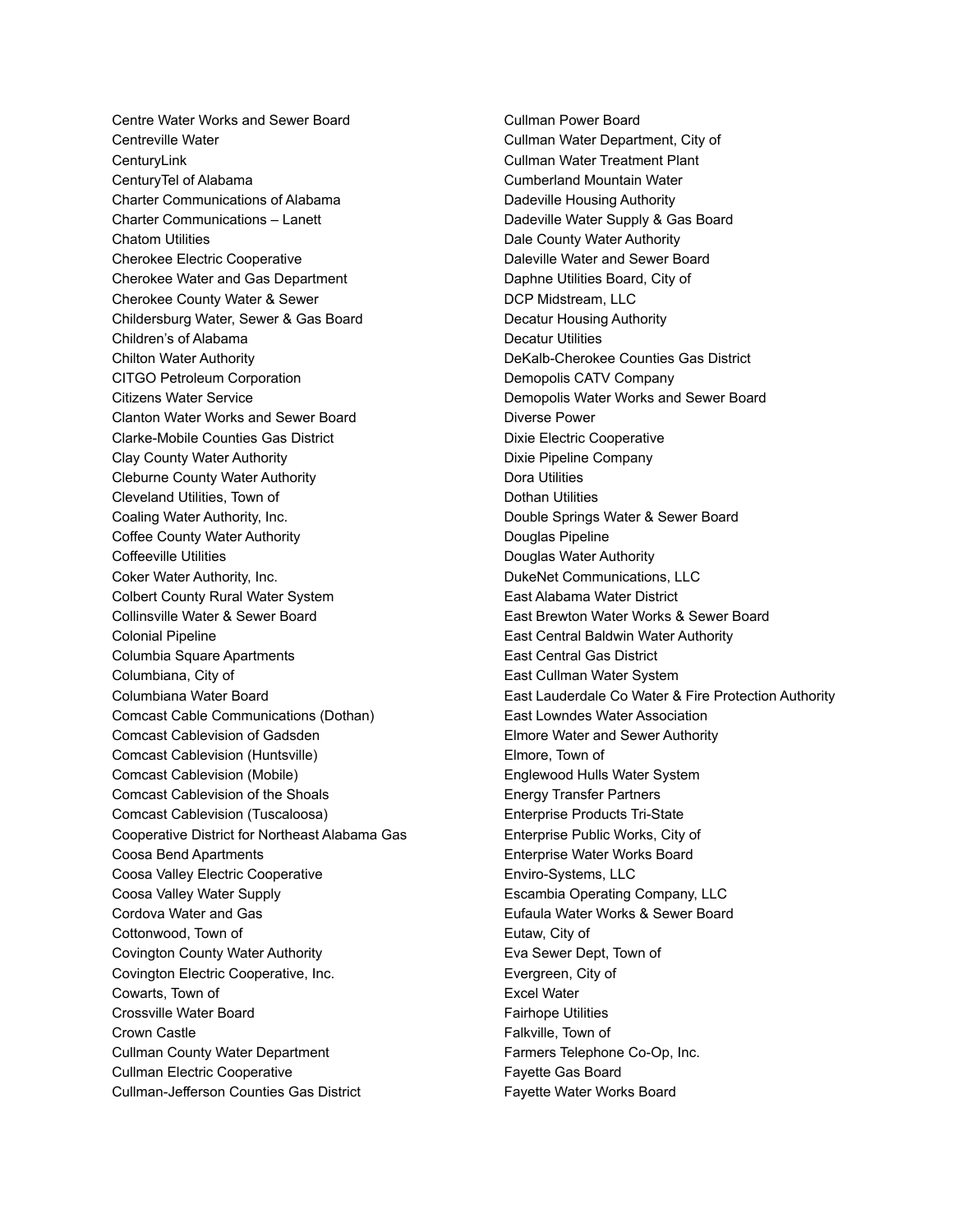Fayetteville Water Authority Fiberlight Five Star Water Supply District Flint Electric Membership Corporation Flomaton, Town of Florala Utilities Board Florence, City of Florence Housing Authority Florida Gas Transmission Company Fort Deposit Water Works and Sewer Board Fort Payne Improvement Authority Fort Payne Public Works Fort Payne Water Works Fosters-Ralph Water Authority Franklin County Water Service Authority Franklin Electric Cooperative Freebird Gas Storage Freemanville Water System, Inc. Frisco City Water Department Frontier Communications Fultondale Gas Board Gadsden Water Works and Sewer Board Gantt Water System Garden City, Town of GC&E Systems Group, Inc. Genesis Crude Oil, L.P. Geneva County Gas District Geneva Water Works & Sewer Board Georgiana Housing Authority Georgiana Water and Sewer Board Gigafy, LLC Gilbertown, Utilities Board of Glen Allen Water Department Goodwater Water Works Google Fiber Gordo, Town of Grand Bay Water Works Board, Inc. Graysville Utilities Great Southern Wood Greenhill Water & Fire Protection Authority Greenpond Water Greenville Water Works & Sewer Board Grove Hill Utility Board GTC, Inc. Guin Housing Authority Gulf Shores, Utilities Board of the City of Gulf South Pipeline GulfSafe Gulfstream Natural Gas System, LLC Gulf Telephone Company

Guntersville Electric Board Guntersville Water Board Gurley, Town of Haleyville Housing Authority Haleyville Water and Sewer Hamden Ridge Water Hamilton Blvd, LLC / Crowder Gulf Hamilton Water & Sewer Dept., City of Hanceville Housing Authority Hanceville Water & Sewer Board, City of Hargray of Alabama, LLC Harpersville Water Board Hartford, City of Hartselle Utilities Board Harvest Monrovia Water Authority Hayden Water Dept, Town of Hayneville Telephone Company, Inc. HDD Broadband, Inc. Headland, City of Heflin Water Works and Sewer Board Helena Utilities Department Henry County Water Authority Highland Water Authority Hilcorp Energy Company Hobson Water System Hollins Water Authority Holtville Water Hoover, City of Houston County Water Authority Huguley Water and Fire Protection Hunt Refining Company Huntsville, City of Huntsville, City of Water Pollution Control Huntsville Housing Authority Huntsville Utilities, Electric, Gas and Water Integra Water Interstate Fibernet Iris Networks Irondale Water System Island Fiber Jabsco Oil Operating, LLC Jack Water Jackson Water and Sewer Jackson's Gap Water Authority Jacksonville Gas Water & Sewer Board Jasper Waterworks & Sewer Board, Inc. Jefferson County Environmental Services Jemison Water Department Jenkins Brick Company Joe Wheeler EMC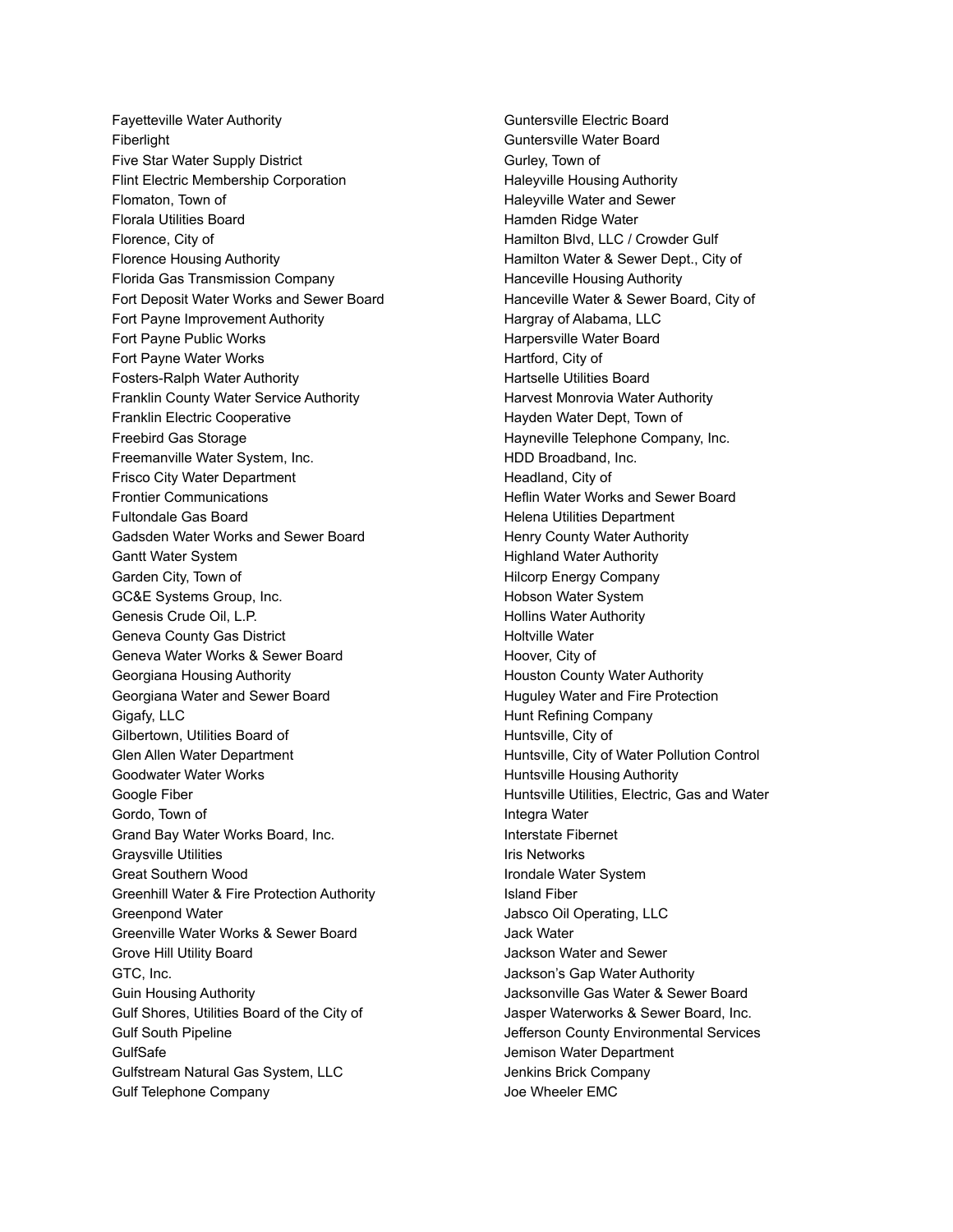Johnson Crossing Water System Joppa, Hulaco & Ryan Water Authority J P Oil Alabama, LLC Kellyton Water System Kennedy Water System Kinder Morgan Kinsey, Town of Kinston Water, Town of Knology/Dothan KNOLOGY – Columbus, GA KNOLOGY of Montgomery Kushla Water District Lafayette, City of Lamar County Gas District Lamar County Water System Land and Natural Resources Development, Inc. Lanett, City of Lanett Housing Authority Leeds Water Works Lemoyne Water System, Inc. Level Plains, City of Lexington Water Works & Sewer Liberty Utilities (Peach State Natural Gas) Corp. Limestone County Water & Sewer Authority Lincoln, City of Linde Gas, Inc. Linde, LLC Axis Linden, City of Lindsey Communications Lineville Housing Authority Lineville Waterworks and Sewer Board Littleville Waterworks Livingston, City of Utility Board Loachapoka Water Authority Lockhart, Town of Water System Louisville Water and Sewer Lowndes County Water Authority Lowndesboro, Town of Loxley, Town of Luverne, City of Lyeffion Water Authority Lynn Water Works Madison, City of, Public Works Department Madison, City of Water and Wastewater Madison County Water Works Magellan Midstream Partners, L.P. Malvern, Town of Maplesville Waterworks & Gas Board Marathon Petroleum - MPLX Terminals Marbury Water System

Margaret Public Works Department Marshall County Gas District Marshall Dekalb Electric Cooperative MCB Water Authority MCI Telecommunications McCall Water System, Inc. McKenzie Water Board Mediacom Mediacom – Huntsville Messer North America Chickasaw LLC Mexia Water System, Inc. Midland City, City of Millbrook Utilities Millport, Town of Millry Telephone Company, Inc. Millry Waterworks Mitchell Water System, Inc. Mobile, City of Mobile Area Water and Sewer Service Mobile County Water, Sewer and FPD Mobilitie, LLC MonCre Telephone Cooperative, Inc. Monroe Gas Storage, LLC Monroeville Water Works Montevallo Water Works Montgomery Water Works and Sanitary Sewer Board Moulton Gas Board, Town of Moundville, City of Moundville Telephone Mount Vernon Water & Gas Mulga, Town of Munford Water Authority Muscle Shoals Electric Board Muscle Shoals, Utilities Board of the City of Myrtlewood Water System Napier Field, Town of National Telephone of Alabama DBA TEC Nauvoo, Town of Nectar, Town of New Brockton Water Works & Sewer Board New Hope, City of New Hope Telephone Cooperative New London Water New Site, Town of North Alabama Gas District North Baldwin Utilities North Marshall Utilities Northeast Alabama Water Northeast Etowah County Water Co-op Northeast Morgan County Water Authority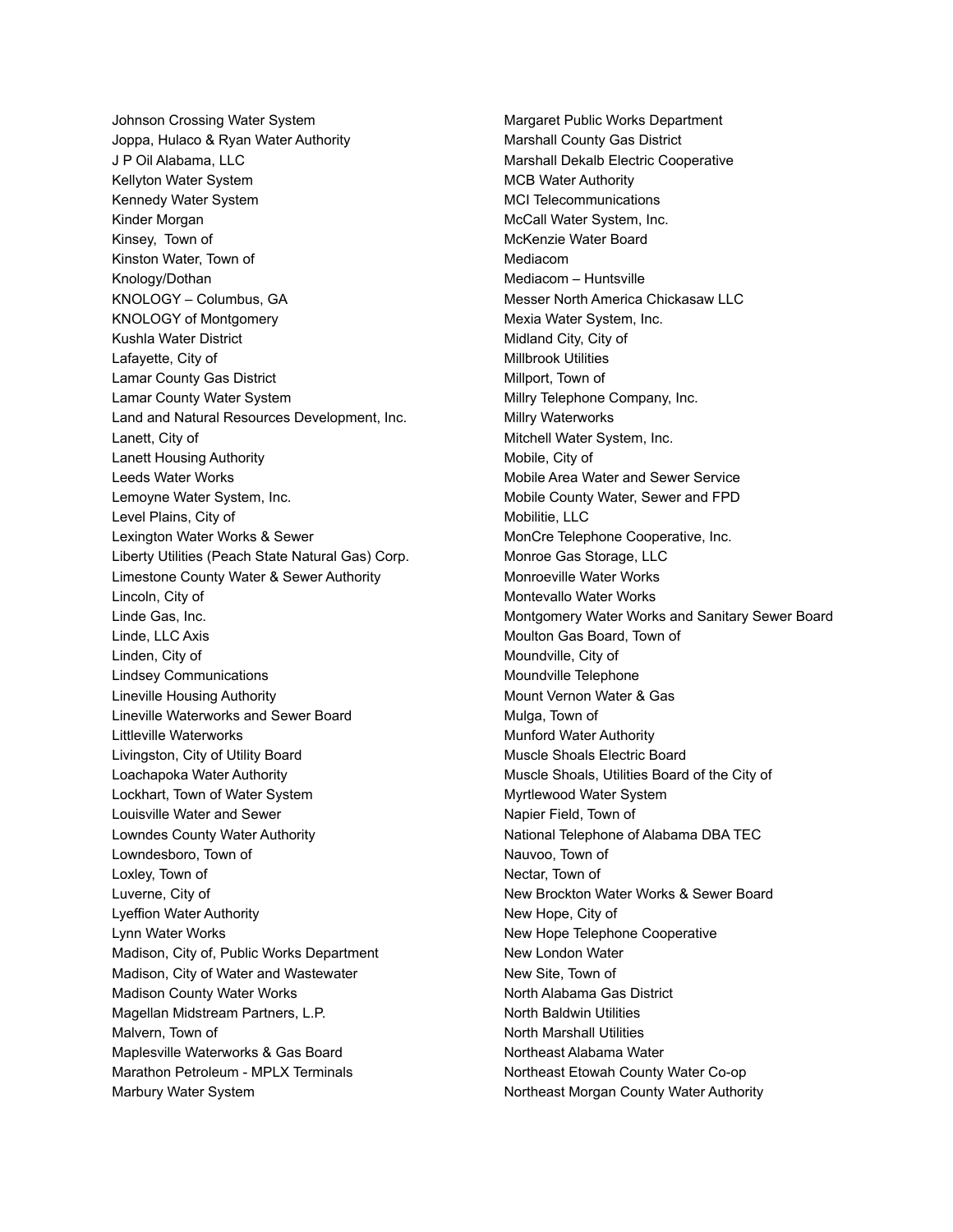Northport Utilities, City of Northwest Alabama Gas District Northwest St Clair Water System Notasulga, Town of Oakman Telephone Oakman Water Works Odenville Utilities Board Ohatchee, Town of Oneonta Utilities Board Opelika Housing Authority Opelika Power Services Opelika Water Works Opp Housing Authority Opp Utilities Board, City of Orange Beach Wastewater Treatment Plant Orange Beach Water Authority Orsted Onshore Otelco Telephone, LLC Otelco Telephone, LLC / Blountsville Division Otelco Telephone, LLC / Walnut Grove Owassa Brownville Water Authority Owens Cross Roads Water Authority Palmer Petroleum, Inc. Park City Water Authority Parrish Water Works & Sewer Board Pea River Electric Cooperative Pelham Development Services and Public Works, City of Pell City, City of Pennington Utilities Board, Town of Perdido Bay Water, Sewer & FPD Peterson Water System, Inc. PGP Operating, LLC Phenix City Utilities Phil Campbell Water Works & Sewer Board Pickens County Natural Gas District Pickens County Water Authority Piedmont Water, Gas & Sewer Board Pilgrim Providence Water Authority Pine Belt Telephone Company Pine Bluff Water Authority Pine Energies, Inc. Pine Hill, Town of Pintlala Water Pioneer Electric Cooperative, Inc. Pisgah, Town of Plains Marketing, LP Poarch Creek Indians Utilities Authority Point Broadband Prattville Water Works

Praxair, Inc. Priceville, Town of Prichard Water and Sewer Board, City of Products (SE) Pipe Line Corporation Quanta Telecommunication Services Quint-Mar Water Authority Ragland Water Works Rainbow City. Utilities Board of Ramer Water Company, Inc. Randolph Co Water Sewer and Fire Protection Auth Randolph Water System Red Bay Water and Gas Red Level, Town of River Falls, Town of Riviera Utilities Roanoke Telephone Company Roanoke, Utilities Board of the City of Robertsdale, City of Rockford Water & Gas Rogersville Water Works and Sewer Board Russellville Electric Board Russellville Gas Board Russellville Water & Sewer Board Rutledge, Town of Samson, City of Sand Mountain Electric Cooperative Sanford, Town of Saraland Water Service Sardis Water and Sewer Satsuma Water & Sewer Scottsboro Electric Power Board Scottsboro Water, Sewer & Gas Board Section & Dutton Waterworks Board Sellers Station Water System Selma Housing Authority SG Resources, Mississippi, LLC Sheffield Utilities Shelby County Water Services Shell Chemical Silverhill, Town of Singing River Electric Cooperative Sklar Exploration Co. LLC Slocomb Water Works & Sewer Board Smiths Water and Sewer Authority Snowdoun Water System, Inc. Somerville, Town of South Alabama Electric Cooperative South Alabama Gas District South Alabama Utilities South Bullock Water Authority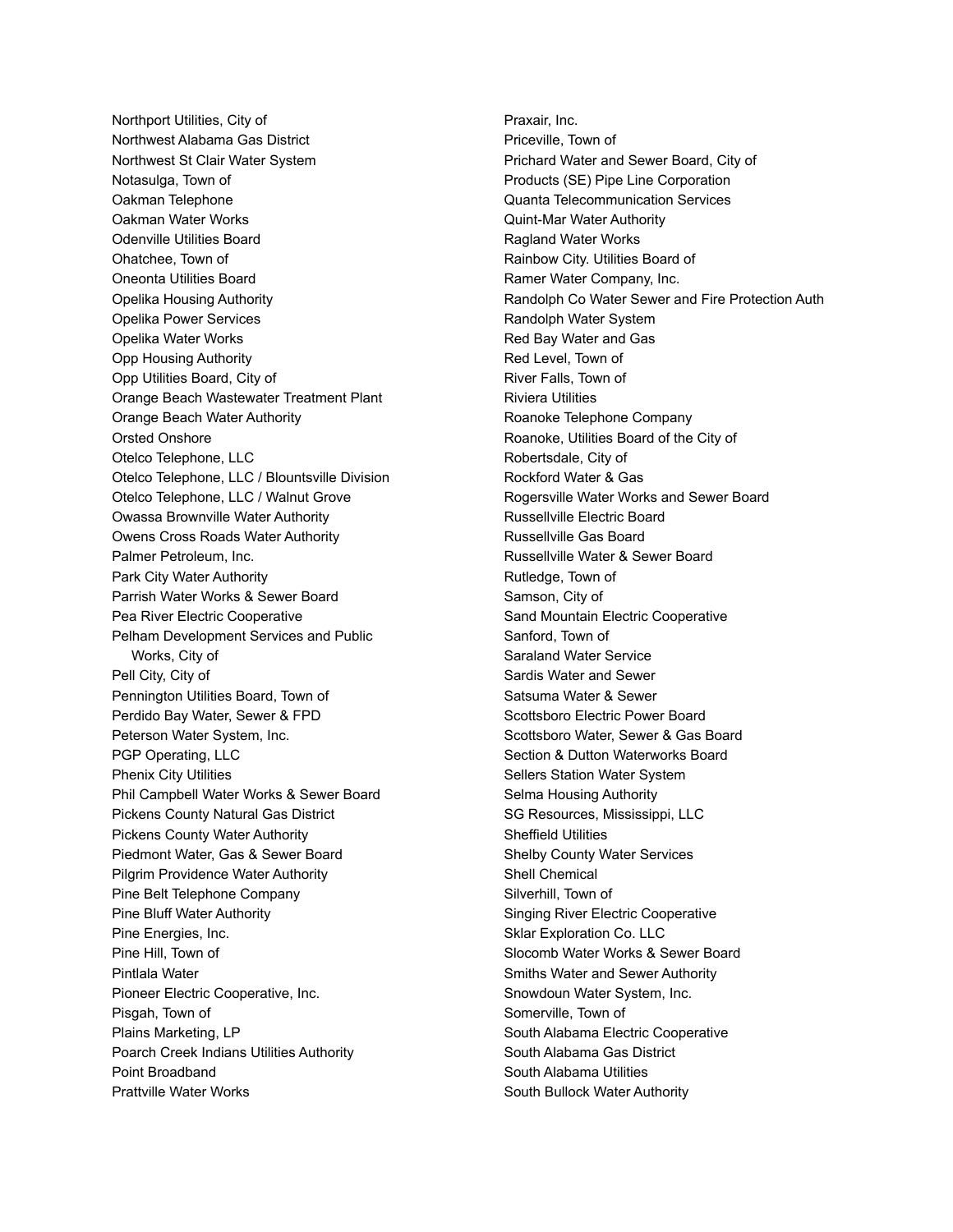South Dallas Water Authority Southeast Alabama Gas District Southern Earth Sciences, Inc. Southern Light, LLC Southern Natural Gas Southern Pine Electric Cooperative Southern Company Pipelines Southside Water Works and Sewer Board Southwest Alabama Water Authority Spanish Fort Water System Spectra Energy Transmission Spire Alabama Spire Gulf Spring Valley Water System Sprint Steele Valley Brook, LLC Sterrett Vandiver Water System Inc. Stevenson, Utilities Board of the Town of Stewartville Water Authority Sulligent, City of Sulligent Housing Authority Sumiton Gas Board Summerdale, Town of Summit Alabama Operating Company Sumter County Commission Sumter County Water Authority Sylacauga Housing Authority Sylacauga Utilities Board SyncGlobal Telecom Talladega County Water Department Talladega Housing Authority Talladega Water and Sewer Board Tallapoosa River Electric Cooperative Tallassee, City of Tallassee Housing Authority Taylor, City of TDS Telecom – Butler, Goshen, Grove Hill TDS Telecom - Centre Telepak Networks, Inc. Tennessee Gas Pipeline Company Texas Eastern Transmission Corp Third Coast Thomaston Water Works & Gas Board Thomasville, City of Thorsby, Town of Time Warner Cable – Dothan & Enterprise Tiya Support Services, Inc. Tombigbee Electric Cooperative, Inc. Town Creek Water and Sewer Transcontinental Pipeline

Tri Community Water System Troy Cablevision, Inc. Troy, City of Trussville Utilities Turnerville Water and F.P.D. Tuscaloosa, City of Tuscumbia Heights Apartments Tuscumbia Housing Authority Tuscumbia Public Works, City of Tuscumbia Utilities Tuskegee, Utilities Board of Union Springs Telephone Company Union Springs Utilities Uniti Fiber, Inc University of Alabama University of Alabama in Huntsville Upper Sand Mountain Gas District & Dekalb-Urban Oil & Gas, LLC Uriah Water System U S Amines US Steel Utility Safety and Design, Inc. (USDI) Valley Head Water Works Board Vance, Town of VAW Water System, Inc. Verizon Wireless Vernon Housing Authority Vernon Water and Sewer Board Venture Oil and Gas, Inc. Vina, Town of Vincent Water Board, Town of W & T Offshore, Inc. Wadley, Town of Wall Street Water Authority Walnut Hill Water Authority Walter Black Warrior Basin, LLC Walter Water Authority WanRACK, LLC Warrior River Water Authority Washington County Water Authority Wattsville Water Authority Weaver Water Department, City of Wedowee, Town of Weiss Internet West Autauga Water Authority West Barbour County Water Authority West Blocton Water Works West Dallas Water Authority West Escambia Utilities West Etowah County Water